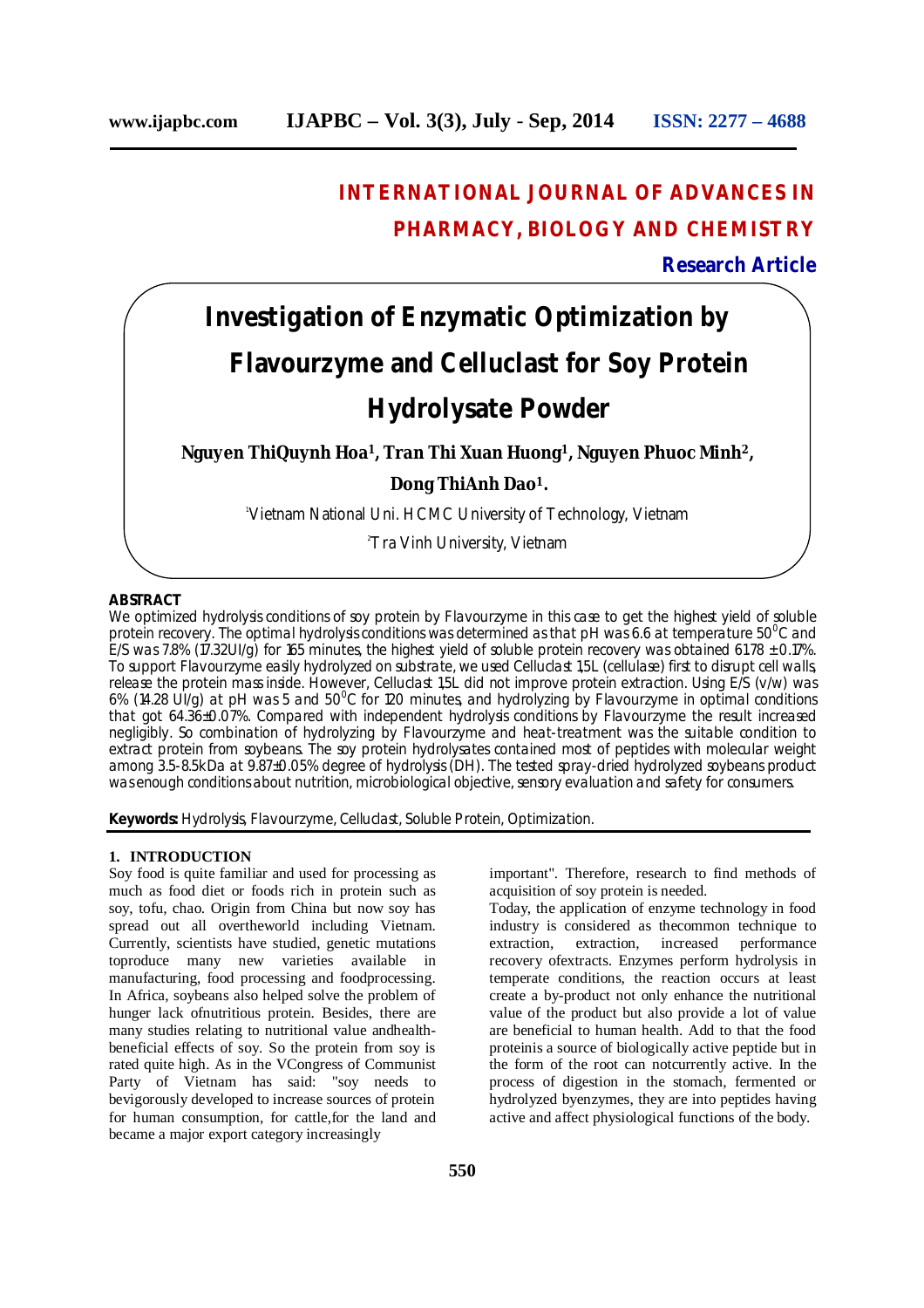Indeed, many studies show that the process of hydrolysis soybean protein byenzyme obtained many peptides in cancer prevention, anti hypertension and reducesblood cholesterol. Therefore, we choose the enzyme protein extraction method is tosoybeans. In order to obtain products with high protein not only enhance thenutritional value of the product but also bring more value to other beneficial for human health.

Flavourzyme is commercial proteases preparations produced from Aspergillusoryzaestrains, produced by fermentation of deep surface without genetic mutations and are used for hydrolysis of protein under the condition of neutral or slightly acid.Flavourzyme is an aminopeptidase, a mixture of peptidase, medium-sized,endopeptidase and exopeptidase.

It is possible to over 70% of hydrolysis of peptidelinkages. Flavourzyme hydrolyzed products created from being mixed with bitterpeptides are diverse, mostly small peptides and amino acids.

The optimal temperaturefor active Flavourzyme (expressing of enzyme blends as well as exopeptidase) in about  $5.0$ -7.0. The optimal pH for enzyme activity instance of theexopeptidase is about 7. The optimum pH was also reduced to bitter 7. Flavourzyme85oC temperature operation is disabled during 5-10 minutes or in 5-second time120°C [5]. Cellulase enzyme that can be produced from molds, bacteria or unicellularorganisms. Cellulase is capable of hydrolysis of cellulose and catalyzed the separatedlinks glucoside in cellulose molecules produced end product is glucose.

The scientific basis of the process of hydrolysis is the process of decomposing achemical compound has a high amount of molecules; with the participation of the country in order to create the new chemical compounds have a lower amount ofmolecules [1].

In the food industry today, to the process of hydrolysis occurs quicklyand the level is high, the producer always use the catalyst. The catalyst is usually the enzymes (biological methods) and nonenzymes (chemical method) [3]. The purpose ofthe technology of hydrolysis process in this research is exploited. Hydrolysis of proteinfrom soybeans into the circuit was shorter peptides have a lower amount of molecules, easy to dissolve in order to obtain products with high content of soluble proteins.

#### **2. MATERIAL AND METHODS**

#### **2.1 Raw material**

This study was conducted in laboratory scale, the object is the soy bean derived from Phuong Lam,

Dong Nai province, Vietnam. Protein extraction process uses cellulase andprotease enzyme preparations of Novozymes, Denmark. Conduct the survey as in the content of research topics.

#### **2.2 Research method**

The content of research include the:

- Define the initial activity of the enzyme protease (Alcalase and Flavourzyme) and cellulase (Celluclast 1,5L).

- Survey of the process of extraction of protein from soybean by enzymatic method: Celluclast 1,5L with proteases.

- Define the level of hydrolysis and molecular weight of peptides contained in thehydrolysis in the most optimum hydrolysis conditions.

- Trial production and evaluation of the quality of products hydrolyzed soy flour: identifying a number of elements, check only the peroxyde, sensory, microbiological.

#### *2.2.1 Survey select protease preparations suitable for the process of hydrolysis*

Preliminary survey conducts two protease preparations (Flavourzyme, Alcalase) to select the proper enzymes with proteolytic process from soybeans. The enzyme usedin thehydrolysis of soy is the heat treatment, in terms of temperature, the optimum pH of the enzyme each (according to the manufacturer's recommendations), along withenzymatic activity in a certain period of time. The objective function is the soluble protein recovery performance while ensuring product sensory properties. From thesurvey, select the enzyme protease in line with the target of research.

#### *2.2.2 Survey of the process of hydrolysis of protein from soybeans in combination celluclast1,5L with protease*

After the optimization process is complete hydrolysis of soybean protein by Proteases, we continue to survey the effects of the enzyme Cellulast 1,5L:

Step 1: Use cellulast 1,5L in order to break down the cell wall facilitates proteaseexposure and hydrolysis of organic substance.

Step 2: Keep the hydrolysis of organic substances by proteases.

In this survey, we proceed to examine the effects of the enzyme celluclast 1,5L with two parameters: the rate of enzyme/compound hydrolysis time and muscle, fixedparameters of temperature and pH according to the optimal parameters for which the manufacturer has announced. While conditions of hydrolysis of protease (enzyme/rate of organic matter, pH, temperature, time) according to the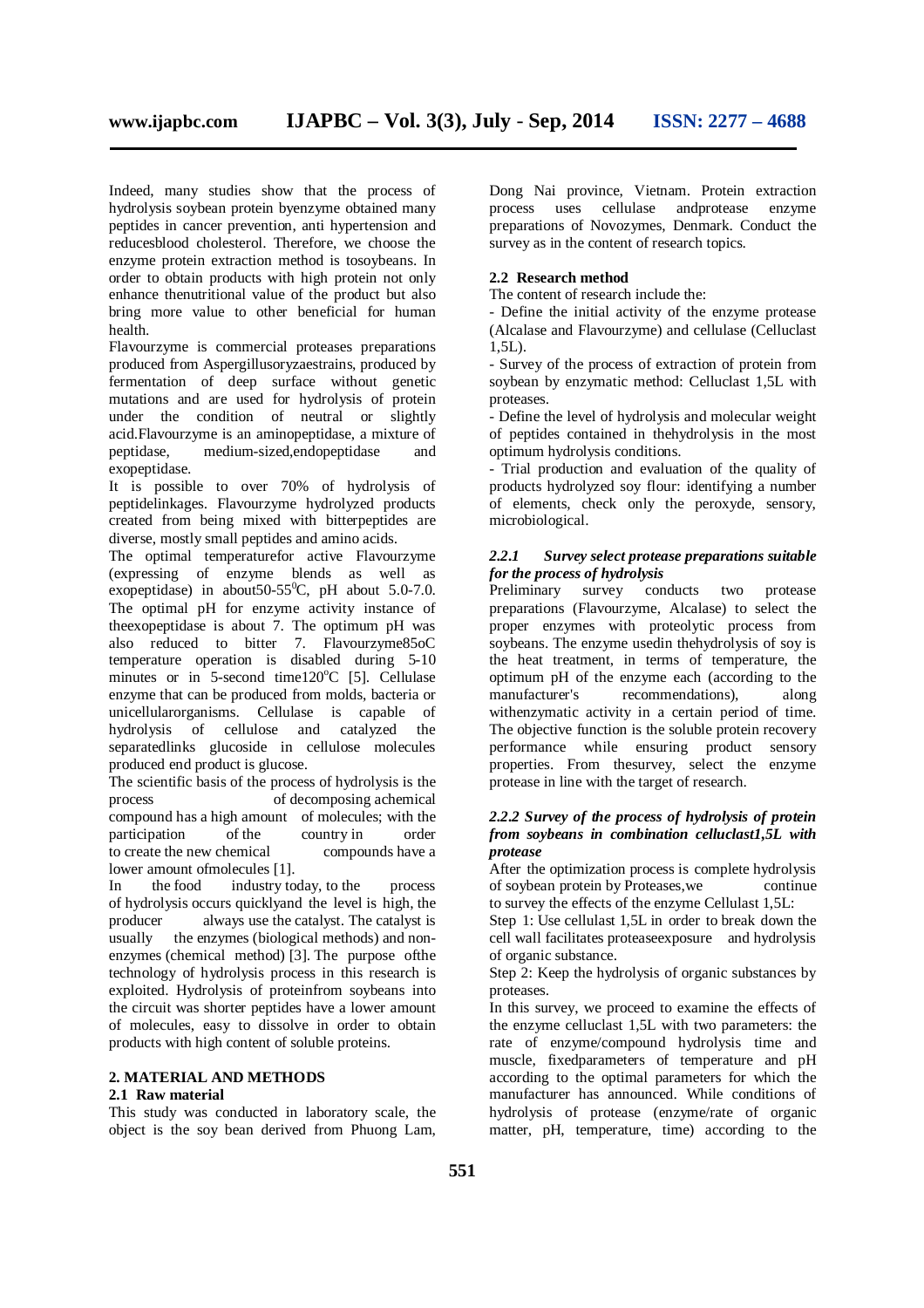optimal parameters are inthe previous experiments, final assessment is effective hydrolysis when combining twoenzymes by determining soluble protein recovery performance. Final assessment is the degree of hydrolysis and molecular weight of hydrolysis in optimal conditions. Spraydrying and ironing ofsoy hydrolyzed to sensory evaluation of products, check out some nutrients and microorganisms.

#### **2.3 Analytical methods**

- Determination of total protein content by Kjeldahl method.
- Determination of total lipid content by Soxhlet method.
- Determination of moisture content in drying method to constant weight.-Determination of soluble protein recovery performance method of Lowry.
- -Define the level of hydrolysis by pH-stat.
- -Molecular weight determination by electrophoresis method.
- -Identify indicators peroxyde by titration method.
- -Active protease enzymes identified by Anson method improvements.
- -Determination of enzyme activity celluclast 1,5L by Miller. -Sensory evaluation method
- Sensory evaluation method of products hydrolyzed soy powder.

#### **2.4 Data analysis**

The experimental progress of the error count and analysis of variance ANOVA to determine the difference of the metrics with varying meaning P< 0.05, standard errorand software Statgraphics aims to test the reliability of the results obtained fromthese experiments. To determine the results of optimization experiments the influenceof these factors on the objective function, we use the method of the surface meets the RSM (Response Surface Method) and 5.0 Modde software to process the results.

#### **3. RESULTS AND DISCUSSION 3.1Determination of enzyme activity**

#### *3.1.1 Enzyme protease*

In table 1, the results determined the enzyme activity showed Alcalase enzymes 1630 UI/ml. However, this enzyme which not published the manufacturer's activity should not beevaluated. Enzymes can Flavourzyme is 222 UI/g. Compared to active publication of manufacturer is 500 UI/g, of this enzyme activity lower than announced. This phenomenon is due to the reduced enzyme activity during the storage time.

#### *3.1.2 Enzyme Celluclast 1,5L*

In table 2, the results showed that the enzyme Celluclast 1,5L can be 238 UI/ml lower withactivity announced by manufacturers is the 700 UI/g (equivalent to 840 UI/ml). This phenomenon is similar to the enzyme, the enzyme activity Flavourzyme lost duringstorage time.

#### **3.2Optimization of soy protein hydrolysis by Flavourzyme**

We optimized the process of hydrolysis of soy protein in the event of heat treatment in order to find the best hydrolysis conditions for enzyme Flavourzyme, aiming to achieve the performance of high soluble protein recovery. Proceed to optimize the four elements under the experimental planning method: the ratio of E/S, pH, temperatureand time (see table  $3 \& 4$ ). Here are four factors that directly affect enzyme activity. The structure has amind with the objective function is the performance recovery of soluble protein (Y) thatreach the highest. The value is determined as follows: the ratio of E/S (w/w) 7%, pH 6.5;50oC temperature and time is 150 minutes. Optimal testing number in this process is the 31 experiments, including 7 experiments in mind in order to increase the level ofaccuracy of the process. Weights of alternatives is  $\alpha = 2$  k/4 = 2 (where k is thenumber of elements).

Solve planning experiments for the objective function by Modde firmware 5.0 to the method-level Center of rotation, we get the following results:

Through the table 5, we see the variables X1 (ratio E/S), x 2 (pH), X4 (time)that affect the objective function Y (soluble protein recovery performance), due to P<0.05. And these variables in order for work to influence the objective function Y, what about the other variables negatively. Regression equation expressing the relationship ofthe variables in the process of hydrolysis of the following:

 $Y = 61.23+1.57708X_1+1.13208X_2+1.95792X_4 2.02198X_1^2 - 3.60323X_2^2 - 2.98823X_3^2 - 1.89198X_4^2$ 

Converted equations in real variables:

 $Y= -198.743 + 2.163503Z_1 + 47.97407Z_2 +$  $2.98823Z_3 + 0.190297Z_4 - 0.12637Z_1^2 - 3.60323Z_2^2 0.02988Z_3^2 - 0.00053Z_4^2$ 

Where:

 $-Z_1$ : is the real variable of parameters ratio E/S (%) of the hydrolysis process.

 $-Z_2$ : is the real variable of hydrolysis process pH parameters.

 $-Z_3$ : is the real variable of temperature parameters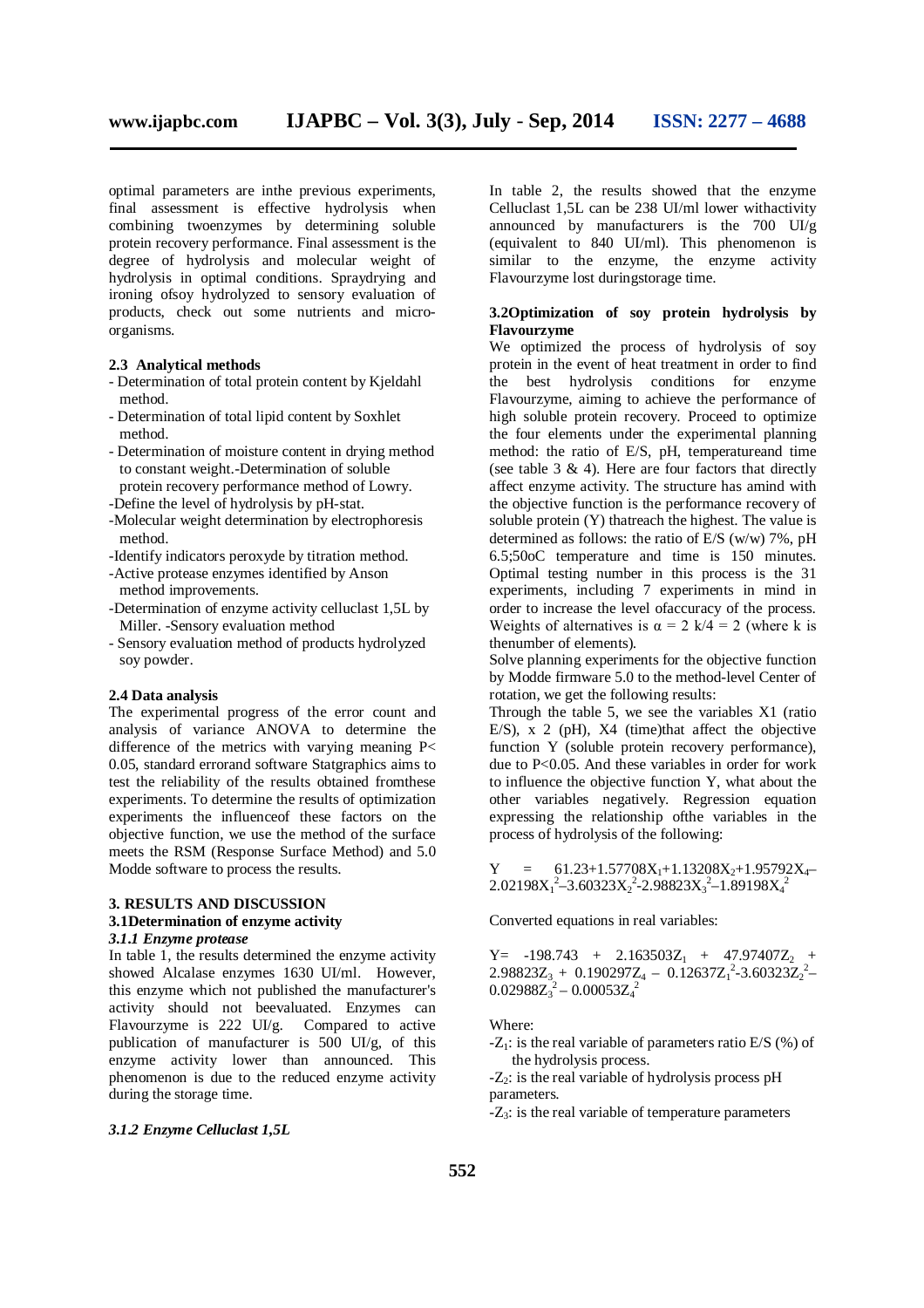of the process of hydrolysis (°C).  $-Z_4$ : is the real variable of the time course of hydrolysis (minutes).

Based on Table Analysis of ANOVA (table 6), we noticed: the result is significant statistically ( $p < 0.05$ ) at the 95% confidence level. Add to that the value R2  $= 0.965$  and  $Q2 = 0.801$  satisfies the request of process optimization. Regression equations are represented inthree dimensions and projection to the surface responds will be seen in figure 1-6.

Optimal conditions for the process of hydrolysis were determined by Modde5.0 shows in terms of ratio of E/S  $(w/w)$  is 7.8394%; pH 6.6005; temperature 49.6121 ºC; time 165.503 minutes, soluble protein recovery performance is 62.19%. To verifythe accuracy of the value received from the equation of regression we have conducted3 repeated experiments independently based on the optimal value above. Soluble protein retrieval performance achieved 61.78  $\pm$  0.17%. This results in close to the predicted results from the regression equation.

From the results of optimization process, we select the hydrolysis conditions are as follows:Ratio E/S: 7.8%; pH: 6.6; Temperature: 49.6°C; Time: 165 minutes

#### **3.3 Survey results the process of hydrolysis soybean protein when combined Celluclast 1,5L with Flavourzyme**

Soy bean cell walls are composed of cellulose and hemicellulose, pectin binds withproteins. Pectin duty mounts the plant cell's micell together. The cell is the biggestobstacle when extracted the components hidden inside a cell such as proteins. Figure  $\overline{7}$  shows structural clarification of soy beans.

In the soy beans, protein exists mainly in the form of grain in reserve, accounting formost of the volume ofseeds. The major protein blocks easily break the smallprotein. For protein extraction within the county can use mechanical methods (crushing, grinding, etc.) or the enzyme celluclase to break cell walls to release the partof components (including protein) at the same time helps the enzyme protease come into contact with the substance easier [4].

So our basic hydrolysis, soy compound heatprocessed in order by celluclast 1,5L first, then continue with Flavourzyme hydrolyzed, to assess the impact of the celluclast 1,5L to the process of hydrolysis of protein from soy. The results obtained specifically as follows:

#### *3..3.1 Ratio of enzyme/substrate (E/S, v/w, %)*

Change the Cellulast enzyme rate respectively 1,5L compared to the substance from2%, 6%, 10%, 14%

(correspondingto activity is 4.76 UI/ml; 14.28 UI/ml; 23.8 UI/ml;33.32 UI/ml) in the hydrolysis conditions of pH 5,  $50^{\circ}$ C, 60 seconds, then continued the hydrolysis of organic substances by Flavourzyme in optimized conditions as abovethen we realize: when increasing the rate of E/S from 2% to 6%, then saw the soluble protein recovery efficiency gain has increased in comparison with the case of independent hydrolysis by Flavourzyme, but rises no more. And further increase theratio of E/S to 10%, 14% of the soluble protein recovery performance does not increasethat in equilibrium. According to the analysis of ANONA and LSD are the values at therate of 6%, 10%, 14%, then the difference is not statistically significant ( $P < 0.05$ ) at the 95% confidence level. Therefore, we choose the E/S rate is 6% to survey the influence oftime in subsequent experiments (figure 8).

#### *3.3.2 Time*

When hydrolysis time increases from 60, 90, 120, 150 and 180 minutes (see figure 9), then found that soluble protein retrieval performance achieved and in 120 minutes is 64.36%.Continue to rise to 150, 180 minutes, soluble protein recovery performance does notincrease further. According to the analysis of ANOVA and LSD are the different valueshave no statistically significant at the 95% confidence level. So, soluble protein retrievalperformance achieved when combined two enzymes Celluclast 1,5L and Flavourzyme is64.36%. However, the performance of this soluble protein recall grows insignificantcompared with the case of using independent hydrolysis by Flavourzyme (61.78percent). Demonstrates, in this case the enzyme Celluclast 1,5L does not have the effect of enzyme hydrolysis Flavourzyme support efficient as original hypothesis.

#### **3.4 Comparison of soy protein extraction protocols**

Notice the soy protein hydrolysis by Flavourzyme combined heat treatment; the soluble protein retrieval performance achieved is 61.78% longer when combined add Celluclast 1,5L performance increases to 64.36% (see table 7). Through the survey results showed improved performance is negligible. The purpose of using the enzyme Celluclast 1,5L to break down the cell wall, releasing the nutrients inside, including protein, facilitates the Flavourzyme hydrolyzed contact with substances more easily. However, in the case of using heat to make nine grains of soy, the link between protein and carbohydrate disrupted, as multi-family protein out of this complex enzyme should easily work on the links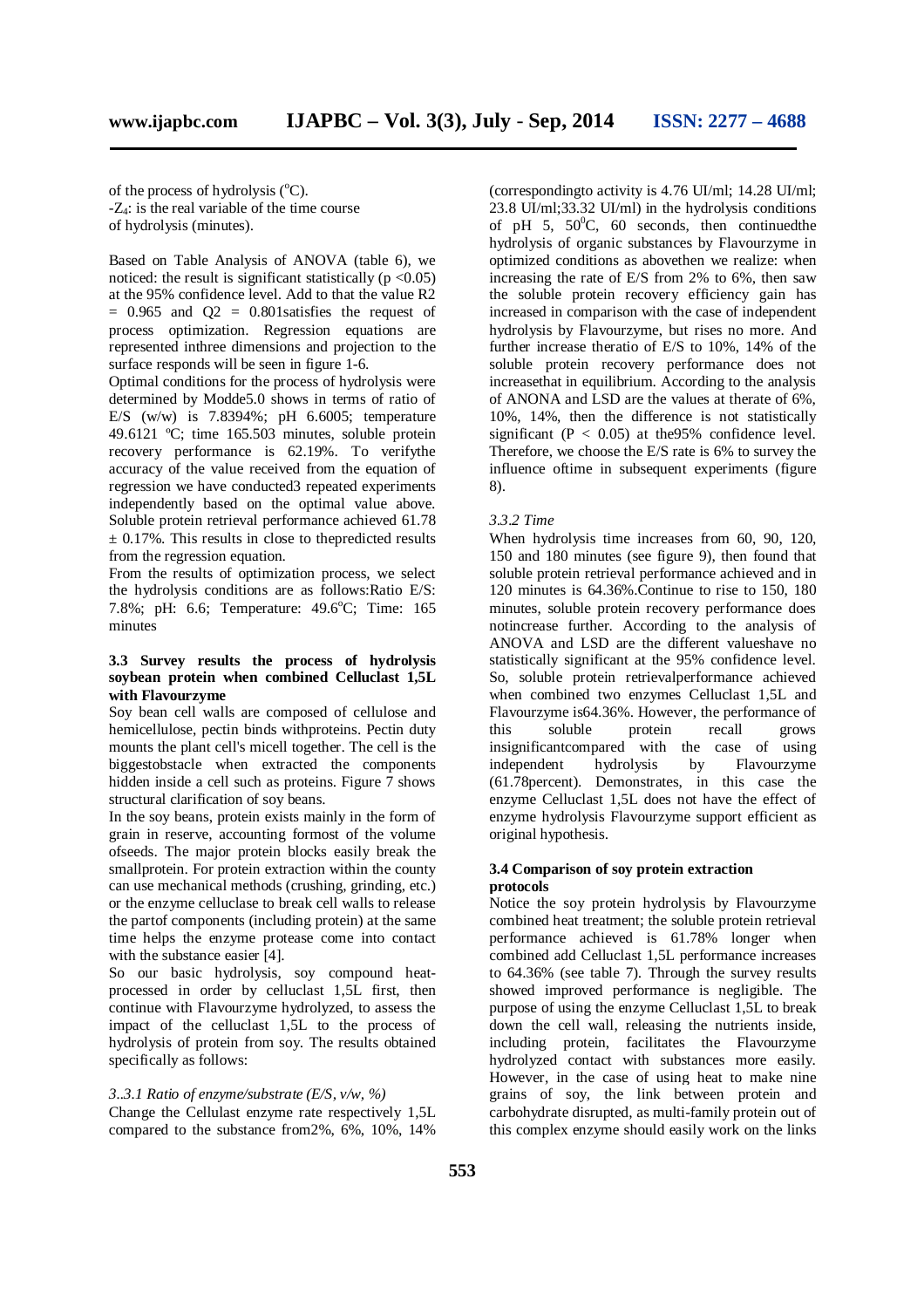in the chain of peptides of soybean protein [9]. Add to that the heat and pressure combined to form works to soften the grain structure that helps the process grind more easily, helping to break the bead structure frees a section containing proteins inside. Thus, using the enzyme Celluclast 1,5L breaking the cell walls support the Flavourzymeproteolytic ineffective. In summary, using more enzymes Celluclast 1,5L not the more time hydrolysis but also adds to the cost of the production process. Not onlydon't add to the effectiveness of the process of hydrolysis, but also affect the quality of the product. The results obtained in this study are similar to Fischer's research (2001): the author's Group concluded that there's no use carbohydrase enzymes aid the process of hydrolysis, protein extraction. Experiments carried out on the substance that is soy flour has been through four fat combined hydrolysis enzyme: proteases (Alcalase, Flavourzyme), carbohydrase (Energex, Biofeed Plus) (AFEB) compared the results with samples only use protease (Alcalase, Flavourzyme) (AF), notice that the AFEB and AF are hydrolysis was 83% protein [8]. Comparison of the results we choose the method of heat treatment to soya beans cooked in combination hydrolysis by Flavourzyme processes suitable for protein extraction from soybean seeds.

#### **3.5Degree of hydrolysis (DH) and peptide molecular mass in hydrolyzing mixture under optimal condition**

#### *3.5.1* **Degree of hydrolysis (DH)**

After hydrolysis of organic substances by Flavourzyme in conditions were optimized (E/S rate is 7.8% (corresponding to 17.32 UI/g),  $pH = 6.60$ , 49.60 C, 165 minutes), specify the DH of hydrolysis, the results obtained were shown in table 8.

After hydrolysis, hydrolysis fluid obtained with DH's 9.87%. Compared study of Mo-Nan Zhang (2011) hydrolysis of SPI by Flavourzyme in conditions: concentration oforganic substances 2% (w/v, SPI protein concentration initially is 93.8%), the ratio of E/S0.02% (w/v) with activity as 10  $UI/g$  organic matter, pH 7.1, 500C, 120 minutes, the DHof the room after the hydrolysis is 10.02% [7]. Also according to the study by Hrckova et al. (2002) found when using the enzyme Flavourzyme hydrolyzed 1000Lfat soy flour in condition: the concentration of the substance 5%; pH 7,  $40^{\circ}$ C, 480minutes, DH is very high, obtained approximately 39.5% [6]. DH between differentstudies may be due to differences in basic physical characteristics, enzyme activity,enzyme hydrolysis conditions.

#### *3.5.2 Molecular mass*

Currency taking soy protein hydrolysis fluid in optimized conditions above, conduct analysis of electrophoresis, the obtained results are as follows: soy hydrolysed (B) obtaining peptide of molecular weight is concentrated around 3.5-8.5 kDa (see figure 10). Alsotranslated the original raw soybeans yet hydrolysis peptide of molecular then dissolve amajority from 31-38 kDa; 8.5-12 kDa and a few segments have molecular weightpeptide has about 17 kDa, 24 kDa and a few larger sized paragraph 38 kDa, approximately 45-66.2kDa. Through analysis of electrophoresis results found that the process of hydrolysis of soy protein by Flavourzyme produces peptides have a very lowamount of molecules, most are reduced to 3.5-8.5 kDa, which have no translation than hydrolysis.

Compared study of Mo-Nan Zhang (2011) hydrolysis of SPI by Flavourzyme then obtained the majority of peptides having molecular mass from 2-10 kDa in  $DH = 6.79$  percent, while room have no hydrolysis of molecular weight from 10-23 kDa [7]. Also according to Lee (2001), the fat soy flour hydrolysis by AlcalaseFlavourzyme and then obtained the peptides have much lower amounts of molecules, from 360-2000 Da [10]. From the survey results and the results published from the previous research showed that after the process of hydrolysis of soybean protein by enzyme obtained the peptide has a very low amount of molecules. According to numerous studies, the finding that the peptides are active most of the peptides are molecules in very small quantities (Rajapakse et al, 2005) and more efficient in the process of digestion (Webb, 1986) [7]. In particular the following: Peptide has a size of 2-5 kDa, suitable for functional food products, the average size from 1-2 kDa is used for sport objects (Frokjaer, 1994) and the patient (Schmidlet al, 1994), while the smaller sized peptide 1 kDa is used for objects that are allergic (Siemensmaet al., 1993) [2]. In addition, soy protein hydrolysis by protease can generate a number of biologically active peptides are: resistance to cancer (Kennedy, 1995; Lumen, 2005, Jeong et al., 2003); anti-hypertension (Wu and Ding, 2001; Kodera and Nio, 2002; Kitts and Wiler, 2003); lower cholesterol (Bakhitet al, 1994); decrease in plasma triglyceride levels (Iritaniet al, 1996) [2]. In summary, the process of hydrolysis of soy protein by enzymes not only contributes to the extracted protein increases the nutritional value of the product (made up of products containing these peptides, short circuit, low-weight molecules, easy to dissolve), increase absorption in the digestion of soy protein in the body and also many other meanings (such as finding peptides have active) need be studied in more detail.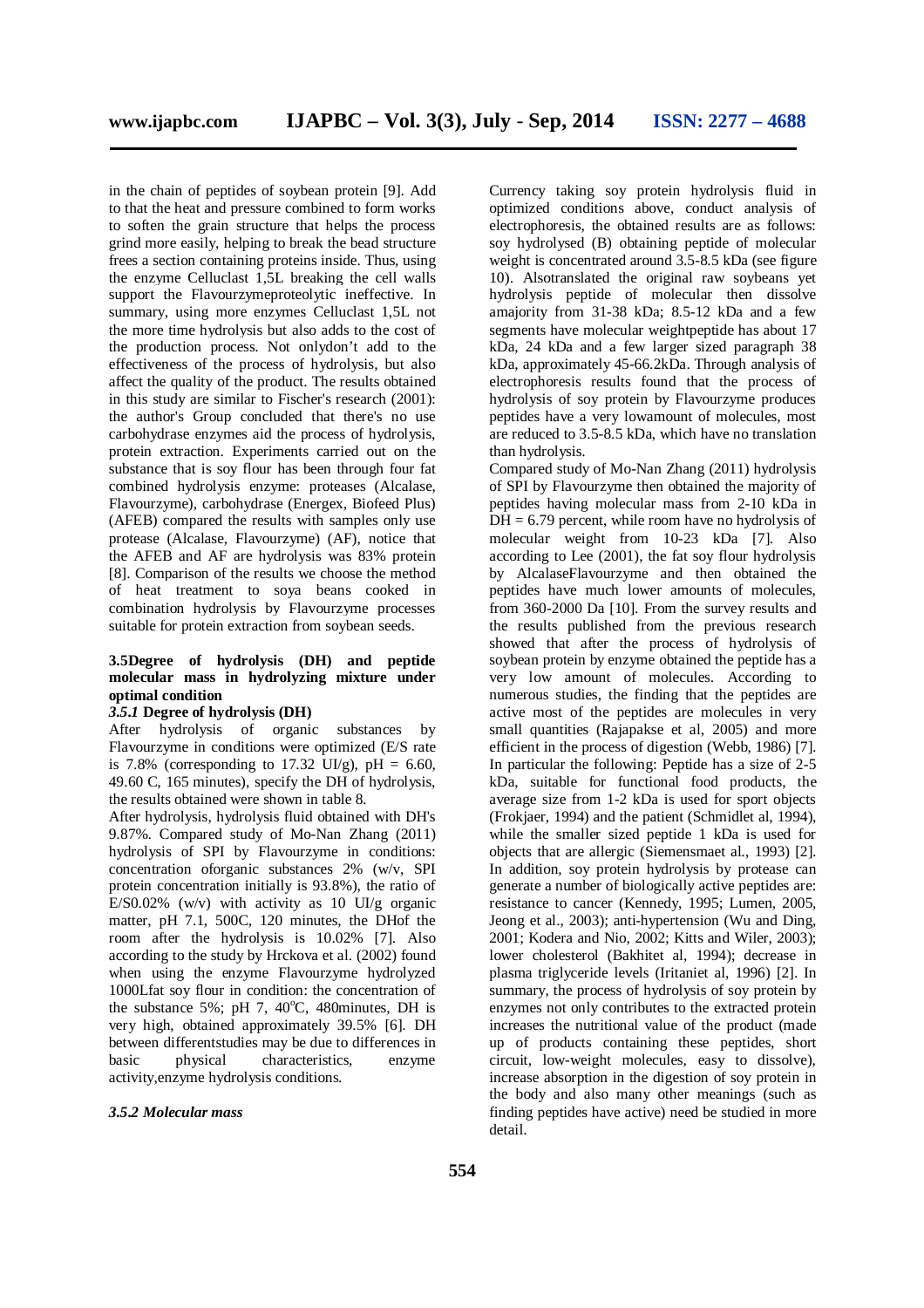#### **3.6Quality of protein hydrolysate powder**

Through the survey, we realize results to factors affecting the process of hydrolysis of soy protein in order to find suitable conditions for extraction of protein from soy beans. Since then, currency translation of hydrolysis, producing spray driers tested hydrolysis soybeanflour. Then flour analysis identified a number of components, test some indicators aboutmicrobiology, peroxyde, the results obtained are shown in table 9& 10.

Products with low humidity (5.27 percent) so we can extend the storage time withoutcompromising product quality. The product has a high protein content (47.19%) ascompared to a dry substance content, this means a lot when in terms of nutrition.Products with high fat content makes up 22.38% compared to a dry substancecontent, however the high no peroxyde  $(0.26 \text{ meg/kg})$  and is within the thresholdallows. Compared to the ISO 7597: 2007 oxidation of fats in the grease, thelimit is 10 meq/kg. However, it should also be noted when preserved. Products meetrequirements for micro-organisms under the current regulatory standards.

We conduct Expert Council consists of 5 people to sensory evaluation of soy flour whendissolved in water, according to four criteria: color, smell, taste and status according tothe method for the point. The results obtained were as follows: analysis of ANOVA to evaluate the differences between the expert and the difference between the 3repetitions according to the norms (the color, smell, taste, status) of each sample shallhave a p-value  $> 0.05$ , proven results garner the difference is not statisticallysignificant. Sensory evaluation demonstrated the norms of the experts are the same andbetween sensory evaluations is no different. When comparing the sample (the ratio ofmixing powdered sugar and water) are found between the different patterns of (p-value  $< 0.05$ ), and the target color, the smell, the same status (pvalue  $> 0.05$ ). Alsoreviews the difference between professionals and between repetitions is the

same.Sensory evaluation results obtained samples of 1 g of powder mixing rate: 1, 5 g sugar:10 ml of water reaching the highest score (see table 11).

In general, when conducting sensory evaluation, indicator color has a point about 4-5, while the targets of smell, taste, the state has ranged from about 3-4, total scoremultiplied by the weight is  $3.8 > 4.07$ , a total score of 16.1, meet the requirements set out. Compared to a scale rating of quality of ISO 3215-79, then this product reaches the kind of pretty. Hydrolysis of soy flour products meets all the requirements forsensory, microbiological, nutrition, safety for the user.

#### **4. CONCLUSION**

The hydrolysis process survey in combination Celluclast 1,5L with Flavourzyme thenfound Celluclast 1,5L does not have the effect of enzyme protein extractionFlavourzyme support. Soluble protein retrieval performance achieved  $64.36 \pm$ 0.07%rise is negligible compared to the case of independent hydrolysis by Flavourzyme $(61.78 \pm 0.17)$ percent). Translate hydrolysis soybean obtained according to the<br>procedure that DH is  $0.05\% \pm 9.87$ and contains most of the peptide molecular mass from 3.5-8.5 kDa. Finally, we conducted product trial manufacturing of soy hydrolyzedby spray drying room hydrolysis. Powder products obtained have relatively highprotein content (accounting for 44.7%), the microbiology and indicators satisfactoryperoxyde, safe for users. In this study, after the hydrolysis of peptides obtained havevery low energy molecules, proved capable of obtaining valuable peptide biology. So can research isolate the peptides having biodiversity, studythe active of this peptideand application possibilities as food and medicine. Hydrolysis starch products obtainfairly high fatty content in soybeans mostly unsaturated fatty acids should need to findmethods of extending storage time oxidation product without being fat.

| <b>Enzyme</b> | $OD_{sample}(A^0)$ | $OD_{control}(A^0)$ | <b>Tyrosine concentration</b><br>(umol/ml) | <b>Dilution</b><br>ratio | Time<br>(minutes) | Activity $(UI/2)$<br>ml) |
|---------------|--------------------|---------------------|--------------------------------------------|--------------------------|-------------------|--------------------------|
| Flavourzyme   | 0.1716             | 0.0216              | 0.1392                                     | 2000                     | 10                | $222 + 0.45$             |
| Alcalase      | 0.1233             | 0.0134              | 0.1019                                     | 20000                    | 10                | $1630 + 1.48$            |

**Table 1.Enzyme activity of Flavourzyme andAlcalase**

Note: values are expressed as the mean of three repetitions  $\pm$  standard deviation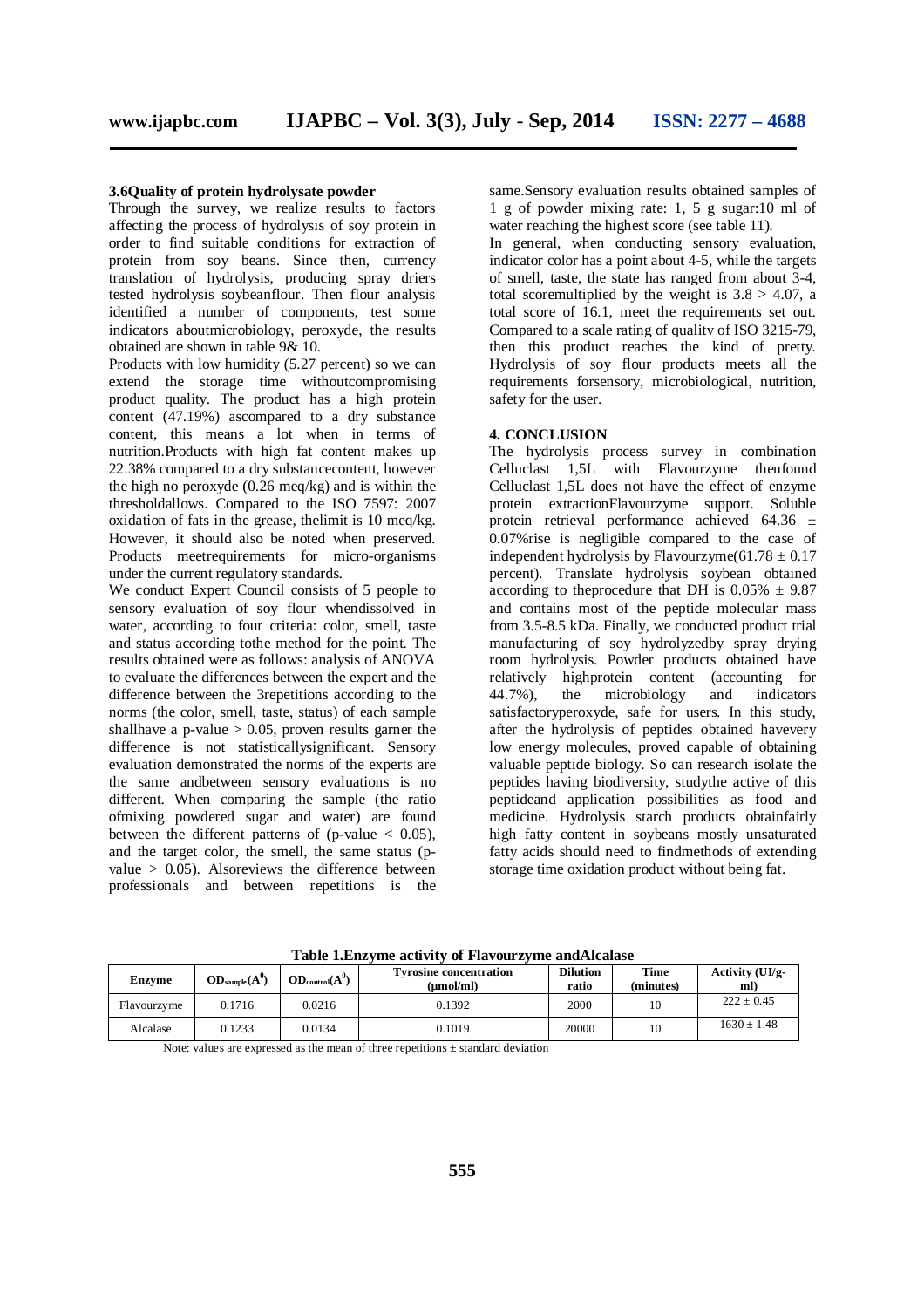|                                           | Table 2 |  |
|-------------------------------------------|---------|--|
| <b>Enzyme activity of Celluclast 1,5L</b> |         |  |
|                                           |         |  |

| $OD$ <sub>sample</sub> | $OD_{control}$ | Glucose (mg/ml) | Dilution ratio | $Time (minutes)$ $Activity (UI/ml)$ |              |
|------------------------|----------------|-----------------|----------------|-------------------------------------|--------------|
| 0.088                  | 0.039          | 0.12866         | 2000           | 30                                  | $238 + 3.84$ |
|                        |                |                 |                |                                     |              |

Note: values are expressed as the mean of three repetitions  $\pm$  standard deviation

| Table 3                                           |                  |     |     |     |     |      |  |  |
|---------------------------------------------------|------------------|-----|-----|-----|-----|------|--|--|
| <b>Experimental parameter of the optimization</b> |                  |     |     |     |     |      |  |  |
|                                                   | Parameter        | -0. | -1  |     |     | $+a$ |  |  |
|                                                   | $X_1(E/S)$ (%)   |     |     |     |     | 11   |  |  |
|                                                   | $X_2(pH)$        | 5.5 |     | 65  |     | 7.5  |  |  |
|                                                   | $X_3(^{\circ}C)$ | 40  | 45  | 50  | 55  | 60   |  |  |
|                                                   | $X_4$ (minutes)  | 90  | 120 | 150 | 180 | 210  |  |  |

#### **Table 4**

**The matrix of planning the structure of secondary care, the four elements**

| $\mathbf{X}_1$   | $\mathbf{X}_2$ | $X_3$          | $X_4$            | E/S(w/w)       | pН             | Temperature $(^0C)$ | Time (minutes) | Soluble protein recovery $(\%), Y$ |
|------------------|----------------|----------------|------------------|----------------|----------------|---------------------|----------------|------------------------------------|
| $-1$             | $-1$           | $-1$           | $-1$             | 5              | 6              | 45                  | 120            | 46.22                              |
| $\mathbf{1}$     | $-1$           | $-1$           | $-1$             | $\mathbf{Q}$   | 6              | 45                  | 120            | 48.33                              |
| $-1$             | 1              | $-1$           | $-1$             | $\overline{5}$ | $\overline{7}$ | 45                  | 120            | 48.25                              |
| $\mathbf{1}$     | $\mathbf{1}$   | $-1$           | $-1$             | $\overline{9}$ | $\overline{7}$ | 45                  | 120            | 53.15                              |
| $-1$             | $-1$           | $\mathbf{1}$   | $-1$             | $\overline{5}$ | 6              | 55                  | 120            | 45.69                              |
| $\mathbf{1}$     | $-1$           | $\mathbf{1}$   | $-1$             | 9              | 6              | 55                  | 120            | 47.71                              |
| $-1$             | 1              | $\mathbf{1}$   | $-1$             | $\overline{5}$ | $\overline{7}$ | 55                  | 120            | 48.25                              |
| $\mathbf{1}$     | $\mathbf{1}$   | $\mathbf{1}$   | $-1$             | 9              | $\overline{7}$ | 55                  | 120            | 49.73                              |
| $-1$             | $-1$           | $-1$           | $\mathbf{1}$     | 5              | 6              | 45                  | 180            | 50.48                              |
| $\mathbf{1}$     | $-1$           | $-1$           | $\mathbf{1}$     | 9              | 6              | 45                  | 180            | 51.11                              |
| $-1$             | $\mathbf{1}$   | $-1$           | $\mathbf{1}$     | 5              | $\overline{7}$ | 45                  | 180            | 51.67                              |
| $\mathbf{1}$     | $\mathbf{1}$   | $-1$           | $\mathbf{1}$     | 9              | $\overline{7}$ | 45                  | 180            | 55.96                              |
| $-1$             | $-1$           | $\mathbf{1}$   | $\mathbf{1}$     | 5              | 6              | $\overline{55}$     | 180            | 49.34                              |
| $\mathbf{1}$     | $-1$           | $\mathbf{1}$   | $\mathbf{1}$     | 9              | 6              | 55                  | 180            | 50.47                              |
| $-1$             | 1              | $\mathbf{1}$   | $\mathbf{1}$     | $\overline{5}$ | $\overline{7}$ | 55                  | 180            | 51.72                              |
| $\mathbf{1}$     | $\mathbf{1}$   | $\mathbf{1}$   | $\mathbf{1}$     | 9              | $\overline{7}$ | 55                  | 180            | 55.37                              |
| $-2$             | $\mathbf{0}$   | $\mathbf{0}$   | $\mathbf{0}$     | 3              | 6.5            | 50                  | 150            | 49.75                              |
| $\overline{c}$   | $\mathbf{0}$   | $\mathbf{0}$   | $\mathbf{0}$     | 11             | 6.5            | 50                  | 150            | 58.57                              |
| $\boldsymbol{0}$ | $-2$           | $\mathbf{0}$   | $\overline{0}$   | $\overline{7}$ | 5.5            | 50                  | 150            | 47.23                              |
| $\boldsymbol{0}$ | $\overline{2}$ | $\mathbf{0}$   | $\overline{0}$   | $\overline{7}$ | 7.5            | 50                  | 150            | 48.44                              |
| $\boldsymbol{0}$ | $\mathbf{0}$   | $\Omega$       | $-2$             | $\overline{7}$ | 6.5            | 40                  | 150            | 51.26                              |
| $\mathbf{0}$     | $\mathbf{0}$   | $\Omega$       | $\overline{c}$   | $\tau$         | 6.5            | 60                  | 150            | 49.33                              |
| $\mathbf{0}$     | $\mathbf{0}$   | $\mathbf{0}$   | $-2$             | $\overline{7}$ | 6.5            | 50                  | 90             | 50.13                              |
| $\mathbf{0}$     | $\mathbf{0}$   | $\Omega$       | $\overline{2}$   | $\overline{7}$ | 6.5            | 50                  | 210            | 59.23                              |
| $\boldsymbol{0}$ | $\Omega$       | $\theta$       | $\Omega$         | $\overline{7}$ | 6.5            | 50                  | 150            | 61.13                              |
| $\boldsymbol{0}$ | $\mathbf{0}$   | $\mathbf{0}$   | $\mathbf{0}$     | $\overline{7}$ | 6.5            | 50                  | 150            | 61.09                              |
| $\mathbf{0}$     | $\mathbf{0}$   | $\mathbf{0}$   | $\boldsymbol{0}$ | $\overline{7}$ | 6.5            | 50                  | 150            | 61.23                              |
| $\overline{0}$   | $\mathbf{0}$   | $\Omega$       | $\Omega$         | $\overline{7}$ | 6.5            | 50                  | 150            | 61.41                              |
| $\overline{0}$   | $\Omega$       | $\Omega$       | $\overline{0}$   | $\overline{7}$ | 6.5            | 50                  | 150            | 61.35                              |
| $\boldsymbol{0}$ | $\mathbf{0}$   | $\mathbf{0}$   | $\mathbf{0}$     | $\overline{7}$ | 6.5            | 50                  | 150            | 61.36                              |
| $\boldsymbol{0}$ | $\mathbf{0}$   | $\overline{0}$ | $\mathbf{0}$     | $\overline{7}$ | 6.5            | 50                  | 150            | 61.04                              |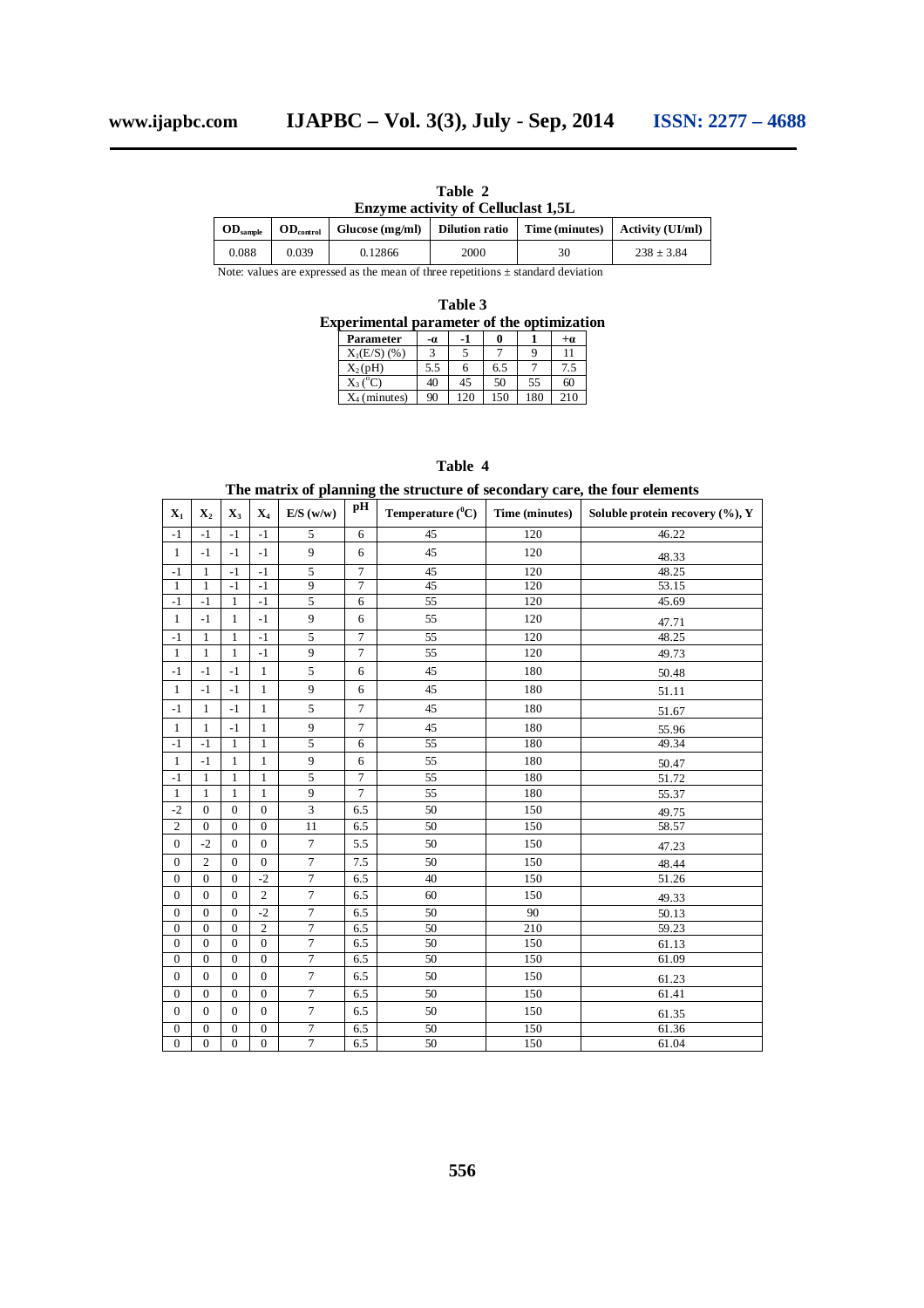$X_3$ 

 $X_4$ 

 $\mathbf{X_1}^2$ 

 $X_2^2$ 

 $X_3^2$ 

 $X_4^2$ 

 $X_1X_2$ 

-0.447921 0.283062 *0.13312* 0.600064

1.95792 0.283062 3.46726e-006 0.600063

<sup>2</sup> -2.02198 0.25932 7.72475e-007 0.549733

<sup>2</sup> -3.60323 0.25932 2.39362e-010 0.549733

<sup>2</sup> -2.98823 0.25932 3.69295e-009 0.549733

<sup>2</sup> -1.89198 0.25932 1.79367e-006 0.549733

0.526876 0.346678 *0.148079* 0.734925

| таше э<br>Effects of independent variables to the soluble protein recovery performance |                              |                           |              |                    |  |  |  |  |  |
|----------------------------------------------------------------------------------------|------------------------------|---------------------------|--------------|--------------------|--|--|--|--|--|
| Factor                                                                                 | Value of regression equation | <b>Standard deviation</b> | P            | Conf. int( $\pm$ ) |  |  |  |  |  |
| Constant                                                                               | 61.23                        | 0.524128                  | 6.94684e-025 | 1.1111             |  |  |  |  |  |
| $\rm X_1$                                                                              | 1.57708                      | 0.283062                  | 4.2143e-005  | 0.600063           |  |  |  |  |  |
| $\Chi_2$                                                                               | 1.13208                      | 0.283062                  | 0.00103329   | 0.600064           |  |  |  |  |  |

**Table 5**

| $X_1X_3$ | $-0.228124$  | 0.346678 | 0.519877 | 0.734925 |
|----------|--------------|----------|----------|----------|
| $X_1X_4$ | $-0.0506227$ | 0.346678 | 0.885729 | 0.734925 |
| $X_2X_3$ | $-0.0643733$ | 0.346678 | 0.855026 | 0.734925 |
| $X_2X_4$ | 0.118126     | 0.346678 | 0.737734 | 0.734925 |
| $X_3X_4$ | 0.140629     | 0.346678 | 0.690375 | 0.734924 |
|          |              |          |          |          |
|          |              |          |          |          |

**Table 6 Analysis of variance Anova of optimization experiments**

| Y                       | DF            | <b>SS</b> | MS        | F       | P     | <b>SD</b> |
|-------------------------|---------------|-----------|-----------|---------|-------|-----------|
| Total                   | 31            | 88283     | 2847.84   |         |       |           |
| Constant                | 1             | 87397.3   | 87397.3   |         |       |           |
| <b>Total Corrected</b>  | 30            | 885.711   | 29.5237   |         |       | 5.43357   |
| Regression              | 14            | 854.943   | 61.0674   | 31.7567 | 0.000 | 7.81456   |
| Residual                | 16            | 30.7676   | 1.92297   |         |       | 1.38671   |
| Lack of Fit             | 10            | 30.6382   | 3.06382   | 142.064 | 0.000 | 1.75038   |
| Value of standard error | 6             | 0.129399  | 0.0215665 |         |       | 0.146855  |
| $N = 31$                | $Q^2 = 0.801$ |           |           |         |       |           |
| $DF = 16$               | $R^2 = 0.965$ |           |           |         |       |           |

Where  $R^2$ : coefficient of determination; SS: sum of squares; DF: degrees of freedom; MS: mean square; F: F-value; p: pvalue. The value F, p reliability at the 95%.

#### **Table 7 Comparison of soluble protein recovery by Flavourzymeand combination of Celluclast1,5L +Flavourzyme**

| <b>Treatment method</b>                   | Soluble protein recovery $(\% )$ |
|-------------------------------------------|----------------------------------|
| Heating+ Flavourzyme                      | $61.78 \pm 0.17$                 |
| Heating + Celluclast $1,5L$ + Flavourzyme | $64.36 + 0.07$                   |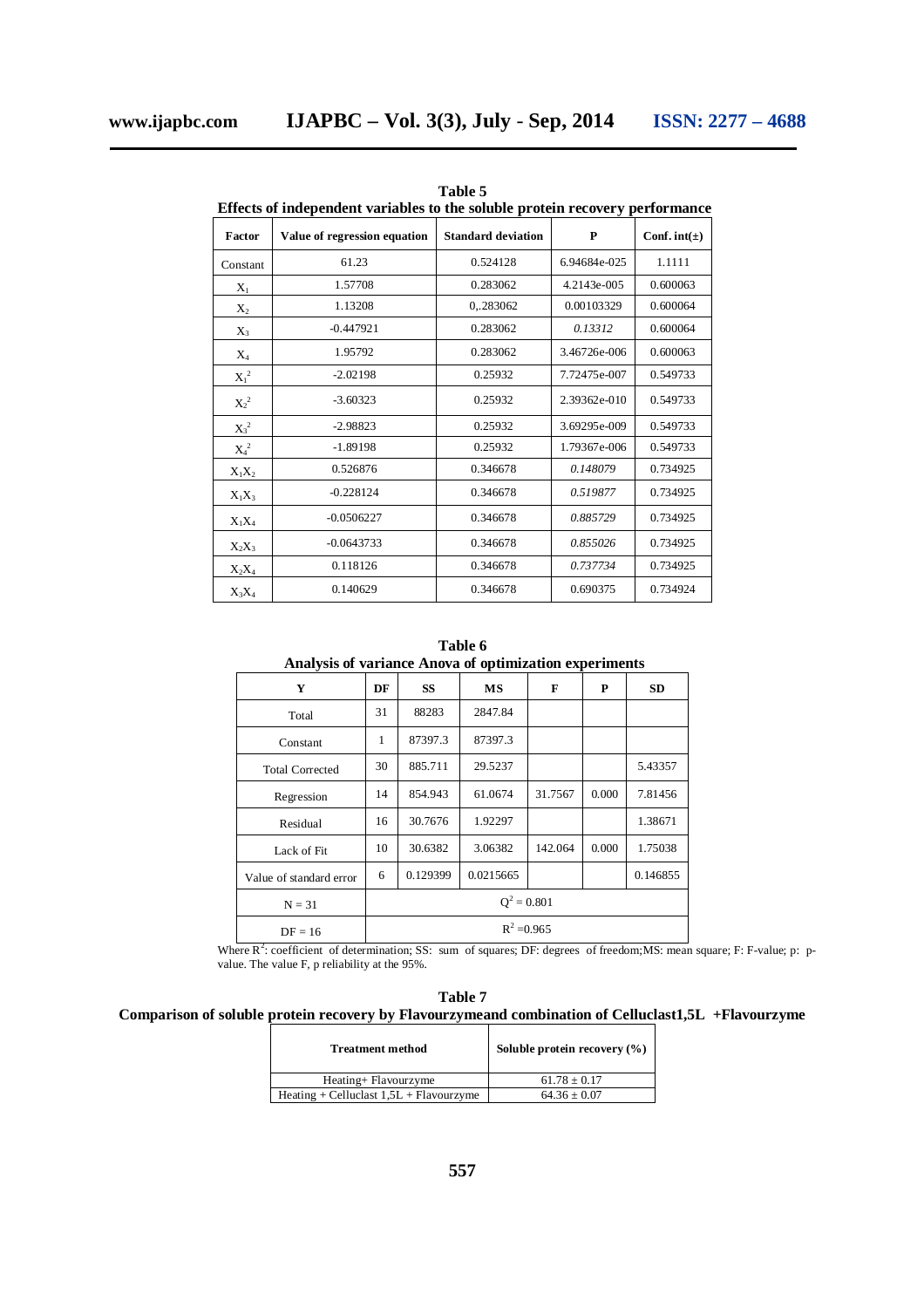| www.ijapbc.con |  |  |  |  |  |  |  |
|----------------|--|--|--|--|--|--|--|
|----------------|--|--|--|--|--|--|--|

| Table 8                                  |       |                    |  |  |  |  |  |
|------------------------------------------|-------|--------------------|--|--|--|--|--|
| DH of hydrolyzing mixture by Flavourzyme |       |                    |  |  |  |  |  |
| Volume of NaOH 0.1N (ml)                 | DH(%) | Average DH $(\% )$ |  |  |  |  |  |
|                                          | 9.88  |                    |  |  |  |  |  |
| 2.98                                     | 9.82  | $9.87 + 0.05$      |  |  |  |  |  |
| 3.01                                     | 9.92  |                    |  |  |  |  |  |

Note: values are expressed as the mean of three repetitions  $\pm$  standard deviation

| Table 9<br>Compostitions in protein hydrolysate powder |       |                             |  |  |  |  |  |
|--------------------------------------------------------|-------|-----------------------------|--|--|--|--|--|
| Composition                                            | Value | Based on dry matter $(\% )$ |  |  |  |  |  |
| Lipid $(\%)$                                           | 21.2  | 22.38                       |  |  |  |  |  |
| Carbohydrate (%)                                       | 16.4  | 17.31                       |  |  |  |  |  |
| Moisture (%)                                           | 5.27  |                             |  |  |  |  |  |
| Total sugar $(\%)$                                     | 0.59  | 0.62                        |  |  |  |  |  |
| Protein $(\%)$                                         | 44.7  | 47.19                       |  |  |  |  |  |
| Ash $(\%)$                                             | 12.4  | 13.09                       |  |  |  |  |  |
| Peroxyde (meq/kg sample)                               | 0.26  |                             |  |  |  |  |  |

| Table 10                                    |  |  |  |  |
|---------------------------------------------|--|--|--|--|
| Microorganism in protein hydrolysate powder |  |  |  |  |

| <b>Microorganism</b> | Value        | Limit | Note                |  |
|----------------------|--------------|-------|---------------------|--|
| $Coliforms$ (cfu/g)  | :10          |       |                     |  |
| Salmonella (/25 g)   | Not detected |       | OC VN 8-3: 2012/BYT |  |

**Table 11 Sensory score of protein hydrolysate powder**

| Criteria   | <b>Description</b>                                                                                                           | <b>Score</b> | <b>Emphazised score</b> | <b>Total</b><br>score  |  |
|------------|------------------------------------------------------------------------------------------------------------------------------|--------------|-------------------------|------------------------|--|
| Color      | Yellow powder characteristic of soybean<br>The dough when mixing into the water also has a<br>characteristic yellow soybeans | 4.7          | 1.41                    | 0.925<br>16.1<br>0.975 |  |
| Flavor     | Powder and mixed with water line when<br>the translation has a characteristic smell of soy                                   | 3.7          |                         |                        |  |
| Taste      | The powder is dissolved in water, add<br>sugar mixed with medium sweetness but lessfattening                                 | 3.9          |                         |                        |  |
| Appearance | The powder dissolves into<br>the water, mixing more sugar: liquid melt, there is very<br>littleresidue                       | 3.8          | 0.76                    |                        |  |





**Figure 1 Effect of E/S and time to soluble protein recovery**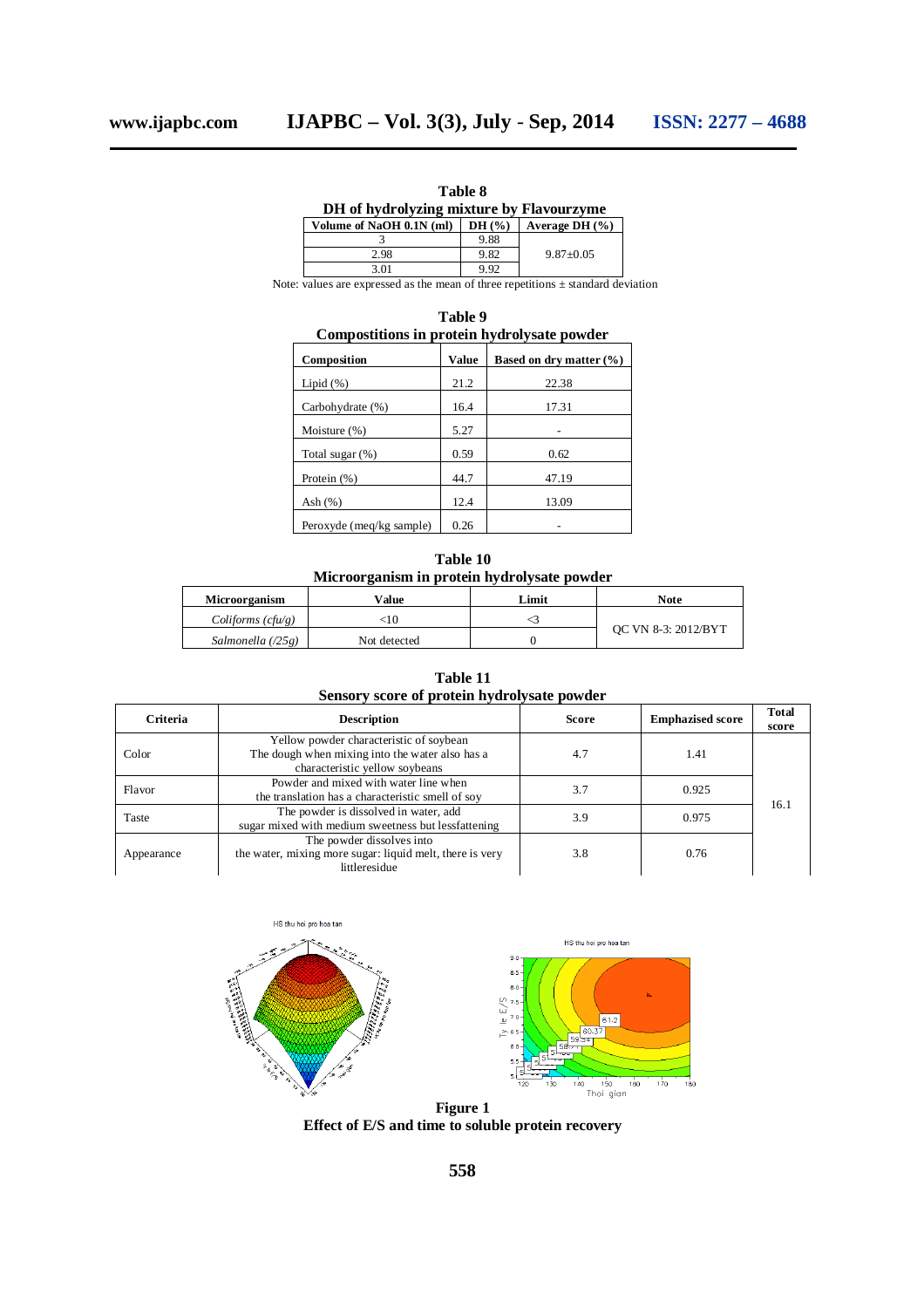

**Figure 2 Effect of E/S and pH to soluble protein recovery**



**Figure 3 Effect of E/S and temperature to soluble protein recovery**



**Effect of temperature and pH to soluble protein recovery**



**Effect of temperature and time to soluble protein recovery**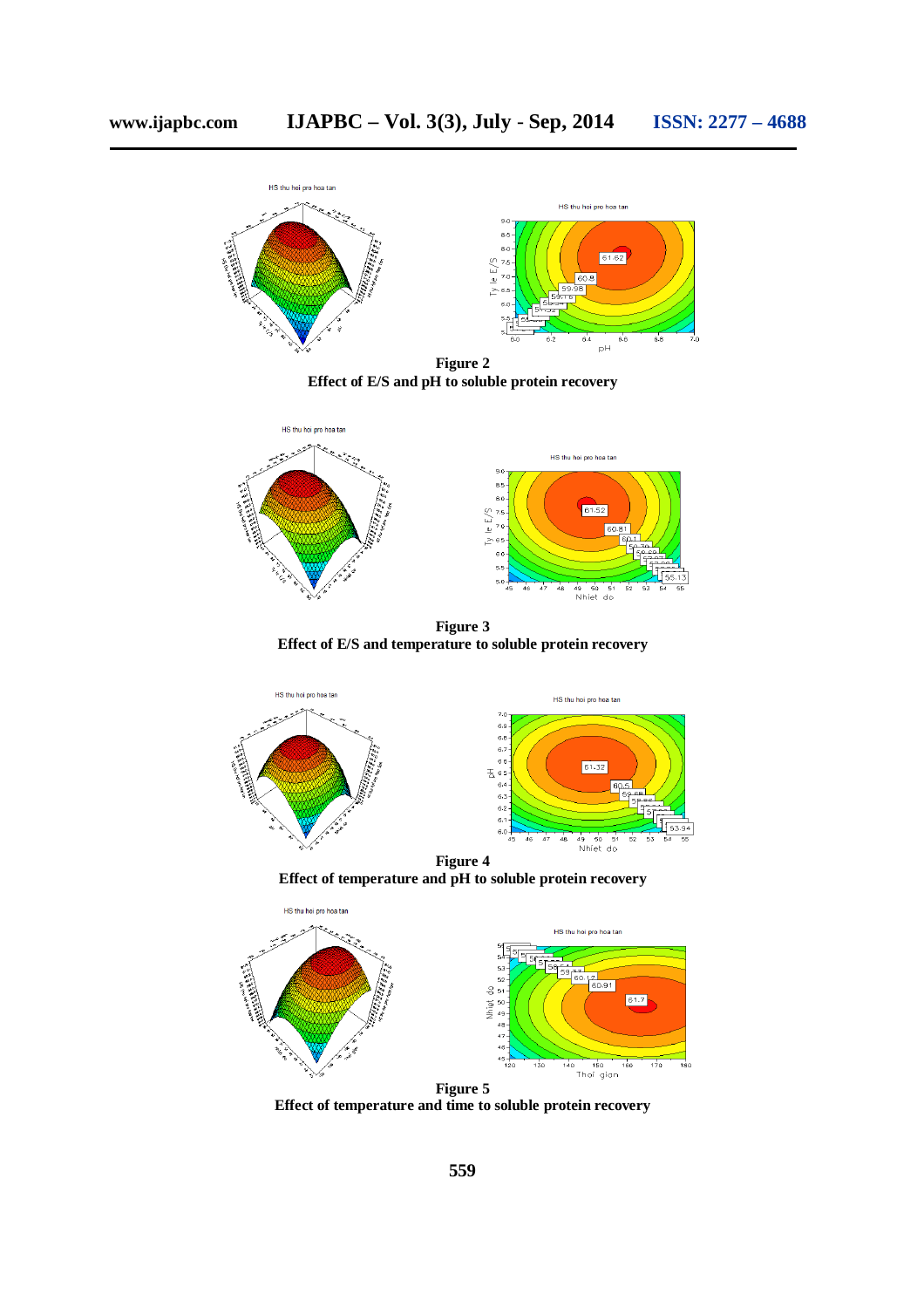

**Effect of pH and time to soluble protein recovery**



**Figure 7 Structure of soybean cell wall [5]** *CW: cell wall; PB: protein body; OB: Oil body; N: nucleus*



**Figure 8**

**Effect of E/S to soy protein hydrolysis**

Note: The values are expressed as the mean of three repetitions ± standard deviationand the same characters (denoted above) **then** the difference between them is not significant  $(a = 5\%)$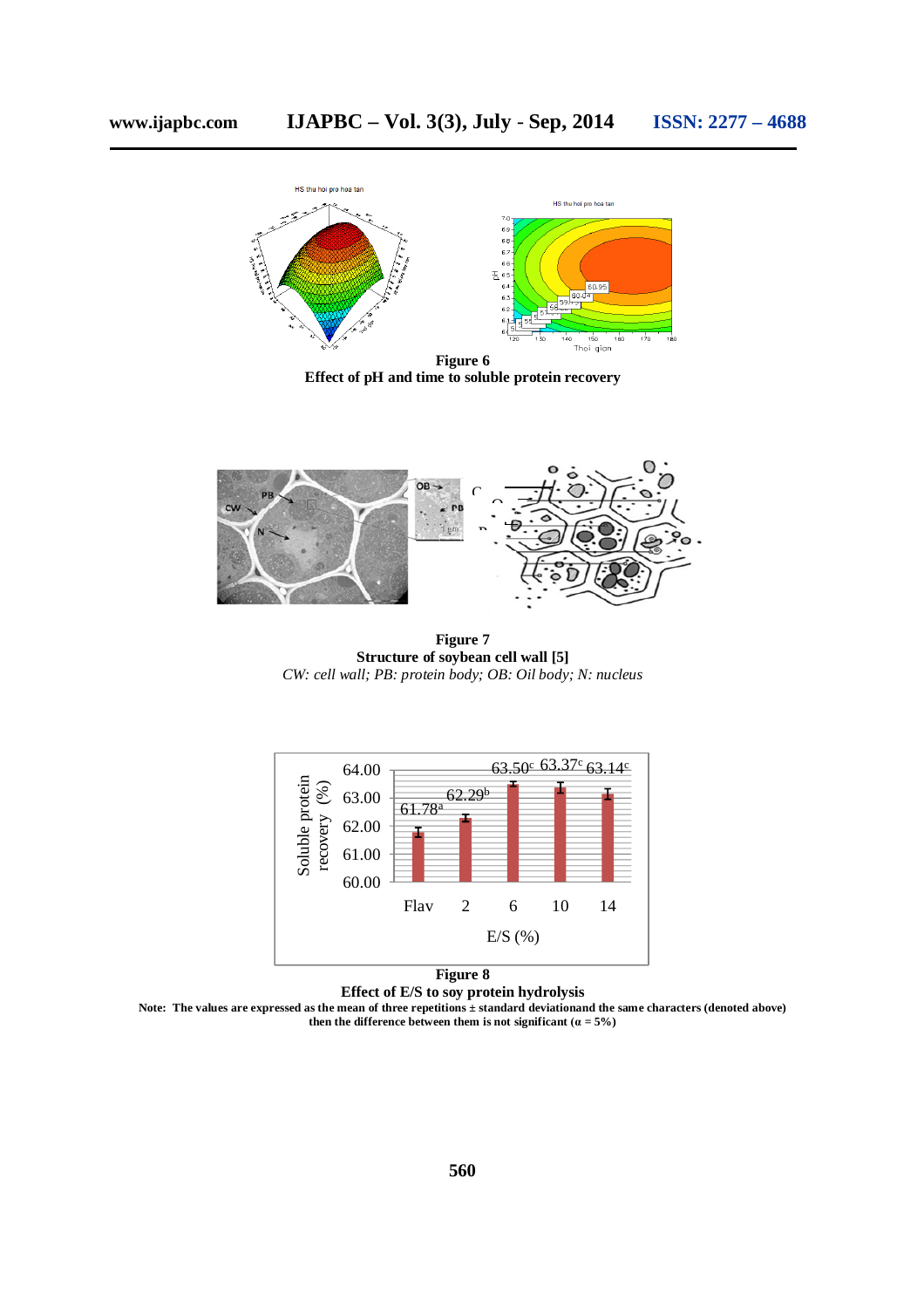

**Figure 9 Effect of time to soy protein hydrolysis**

Note: the values are expressed as the mean of three repetitions ± standard deviationand the same characters (denoted above) then the difference between them is notsignificant ( $\alpha = 5\%$ )



**Figure 10 The result analysis of electrophoresis Flavourzyme hydrolyzed soy bean mixture**

#### **REFERENCES**

- 1. Le Van Viet Man. Food Processing Technology. Publisher VNU-HCM, 2011, 1019 page.
- 2. Heidi Geisenhoff. "Bitterness of soy protein hydrolysis according to molecular weight of peptides", Master of Science, Iowa State University, Iowa, 2009.
- 3. Imelda Wing Yan Cheung. "Bitterness in Enzymatically Produced Hydrolysates of

Commercial Shrimp (Pandolopsisdispar) Processing Waste", Master of Science, The University of Bristish Columbia, 2007.

- 4. K.A. Campbell et al. "Advances in aqueous extraction processing of soybeans", Journal Am Oil ChemSoc, 2012; 88: 449- 465.
- 5. M. Bassompierre et al. "Invitro protein digestion", Ribarstvo, 1997; 55: 137 – 145.
- 6. Martina Hrckovaet al. "Enzymatic hydrolysis of defatted soy flour by three different proteases